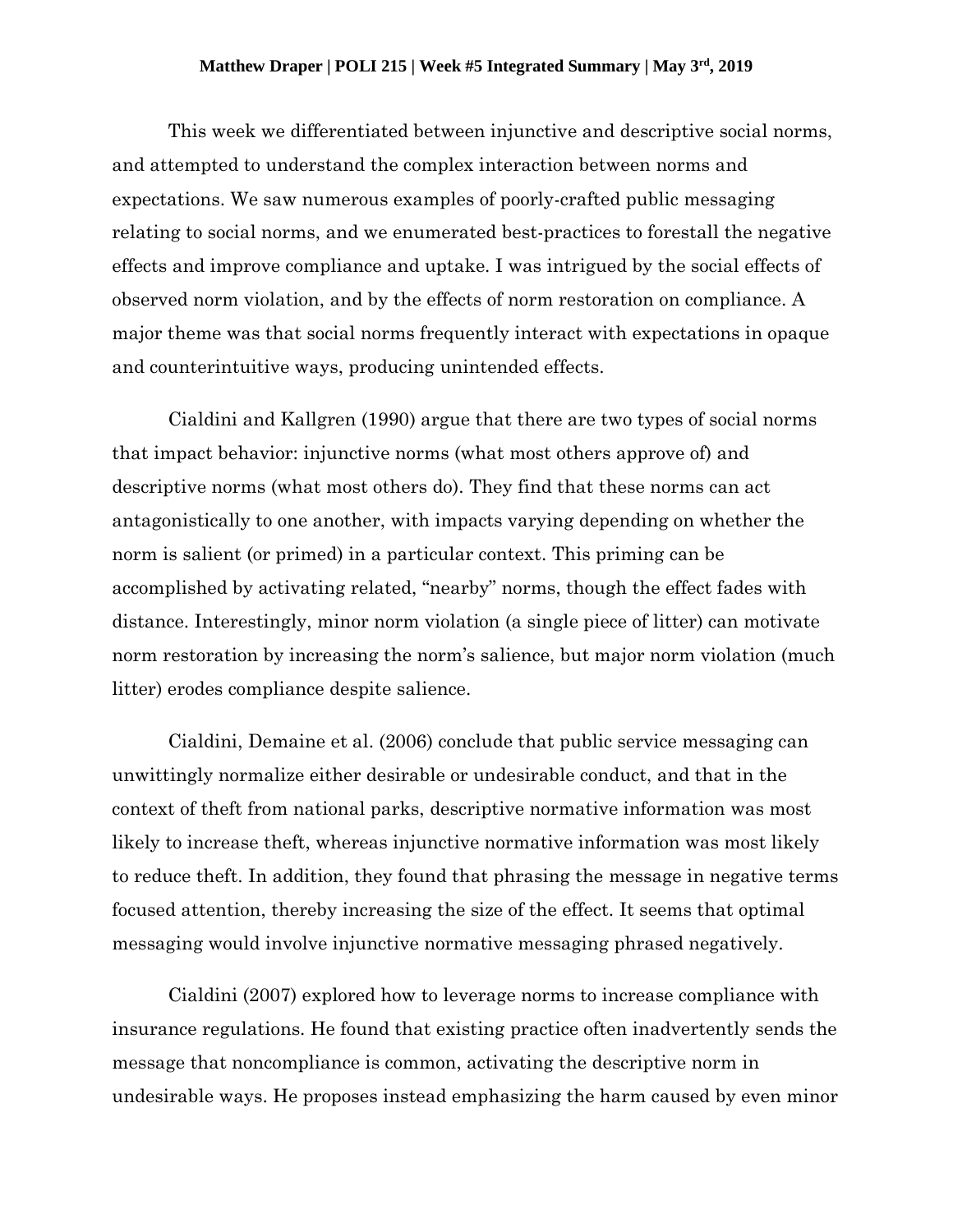violations and an injunction stressing the costs imposed on the group by violators. Crucially, people attribute compliance (or violation) to their own unmotivated choice, even in situations where environmental manipulation dramatically increases or decreases compliance. Increased compliance can be achieved by reframing negative descriptive information as positive descriptive information focused on a positive future that subjects will jointly achieve.

Schultz et al. (2007) studied the use of normative messaging to promote household energy conservation, finding that descriptive normative messaging detailing local energy use increased use for those below the mean and decreased use for those above it. Adding an injunctive message conveying either social approval or social disapproval eliminated the boomerang effect. Aarts and Dijksterhuis (2003) found that locations with well-established situational norms (such as libraries) can automatically activate those norms. Keizer et al. produce two related findings. First (2008), they found that when people observe norm violation, they are more likely to violate other (unrelated) norms, causing disorder to spread. Second (2013), they found that when subjects observed others actively restoring order and upholding prosocial norms, those subjects were more likely to follow such norms themselves.

Gelfand and Harrington (2015) examine motivations to obey or violate norms, finding that descriptive norms serve important epistemic, coordination and identity functions. They argue that descriptive norms will be most salient in situations of uncertainty or threat, of managing impressions, and of power and dependence. Chen and Hong (2016) add the proviso that because of differing beliefs concerning individual agency, the discrepancy between descriptive norms and injunctive norms may have different meanings across cultures. Gelfand (2018) speculatively divides the world into tight and loose cultures discerning a tradeoff that applies in many but not all cases. Some cultures, it seems, combine the benefits (or the drawbacks) of tightness and looseness. In an earlier study, Gelfand et al. (2011) found that tightness or looseness in a culture may relate to distal ecological threats such as resource scarcity or territorial conflict, socialization in societal institutions (broad or